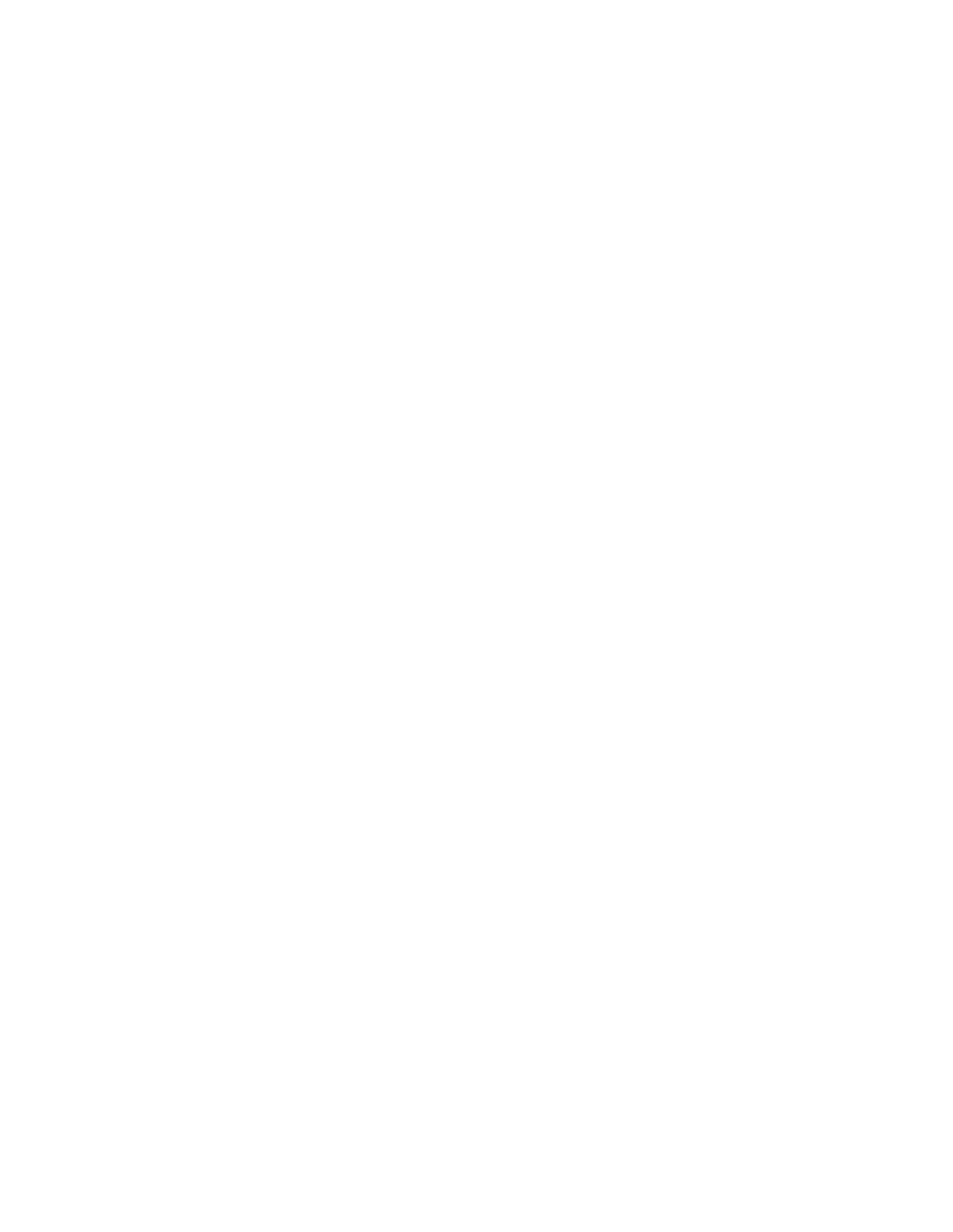## Report of the NewYork State Bar Association ("NYSBA") Committee on Attorney Professionalism

on

Revision of the N.Y. Standards of Civility

February 8, 2019

This Report of the Committee on Attorney Professionalism (the "CAP") relates to proposed changes to the N.Y. Standards of Civility (the "Standards").<sup>\*</sup>

I. Introduction

Approximately 20 years ago, the Chief Judge of the N.Y. Court of Appeals promulgated the Standards for the legal profession. As stated in the Preamble of the Standards:

The New York State Standards of Civility for the legal profession set forth principles of behavior to which the bar, the bench and court employees should aspire. They are not intended as rules to be enforced by sanction or disciplinary action, nor are they intended to supplement or modify the Rules Governing Judicial Conduct, the Code of Professional Responsibility and its Disciplinary Rules [as then known], or any other applicable rule or requirement governing conduct. Instead they are a set of guidelines intended to encourage lawyers, judges and court personnel to observe principles of civility and decorum, and to confirm the legal profession's rightful status as an honorable and respected profession where courtesy and civility are observed as a matter of course.

In 2016, the Chief Judge and the then-chair of the CAP, Lillian Moy, had discussions regarding whether the Standards should be updated, modernized or amended in any way. Those discussions led to the establishment of the Subcommittee on Civility of the CAP and, more generally, the CAP's consideration of possible revisions to the Standards. Attached hereto is a proposed revision of the Standards (the "Proposed Revision"), and a second copy thereof marked to show changes from the existing Standards.

The primary authors of this Report are Andrew L. Oringer, chair of the CAP, and Robert Kantowitz, chair of the Subcommittee on Civility of the CAP. Helpful comments were received from Richard Rifkin.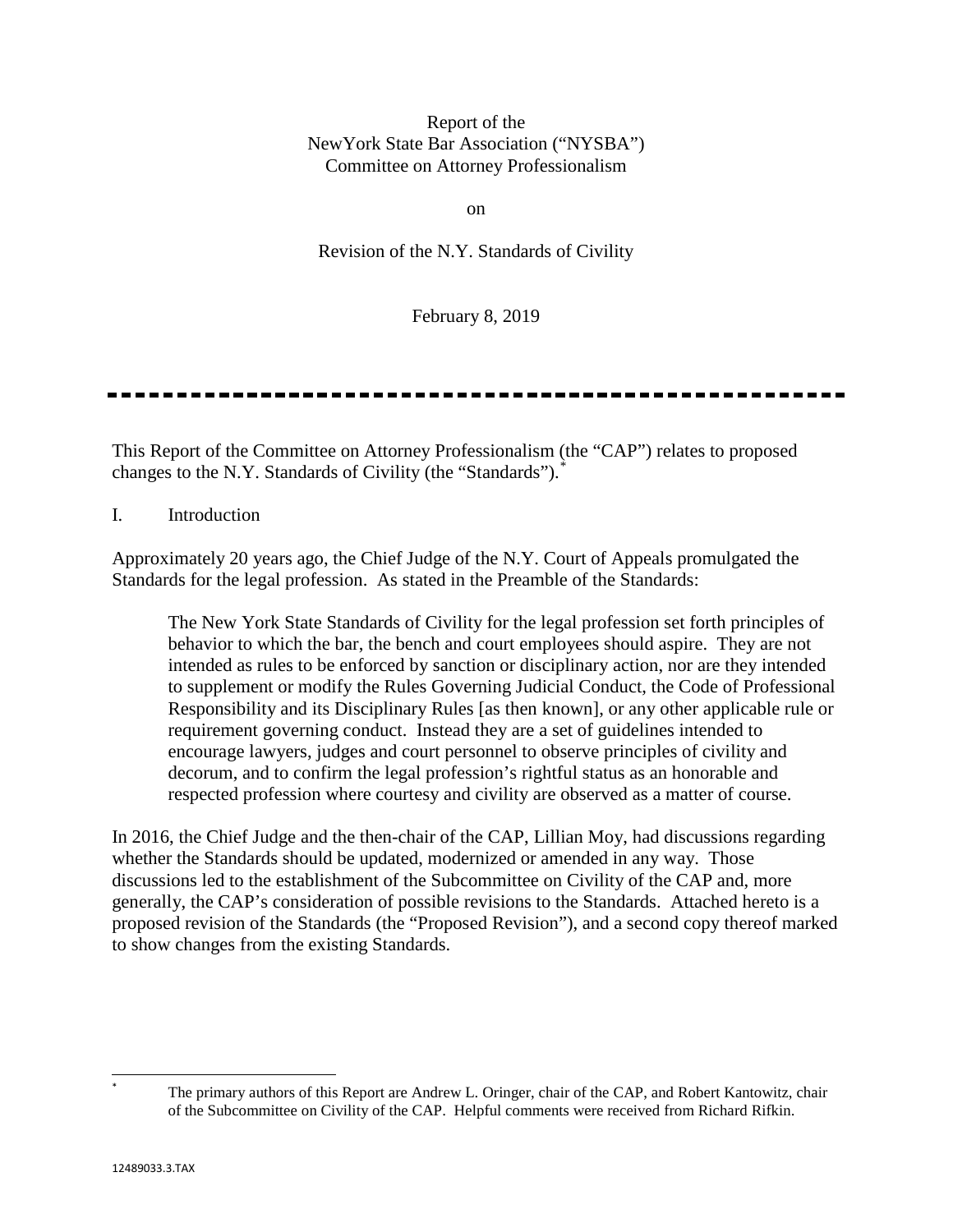## II. The Proposed Revision

## A. In General

The CAP is aware of the considerable negotiation and effort that resulted in the existing Standards. Thus, the tone, format and content of the Proposed Revision generally are essentially unchanged from the existing Standards. However, much has changed in the over 20 years since the initial adoption of the standards, and efforts have been made to modernize the Standards in several places - in particular regarding communications, where technological advances have been substantial.

## B. Application to Non-Litigation Settings

There is a significant addition, which appears towards the end of the Proposed Revision. The new section addresses transactional and other non-litigation work. The new section is intended to be read in conjunction with the Standards as a whole such that all the provisions of the Standards are to be used both together as a source of guidance in the non-litigation context.

In deciding to address the non-litigation context, the CAP had become aware of efforts by certain other bar associations to cause civility (or civility-type) standards to be applicable outside of the litigation process. In addition, it is noted that the President of the NYSBA has expressed support for the expansion of the Standards to non-litigation settings, and, indeed, has advocated for the effectuation of that expansion in a manner that is contained directly within the text of the Standards (rather than, for example, by attaching a supplement to the Standards).

#### III. Process

It would seem worthwhile to discuss briefly the process that resulted in the Proposed Revision. The Proposed Revision is the product of the work that the Civility Subcommittee of CAP undertook over the past two years. The process was a rigorous one. The drafting involved numerous drafts and evolved substantially over the course of the CAP's robust discussions. As a general matter, the CAP ultimately chose to pursue surgically a series of minor refinements rather than a course of major change, essentially to tweak and modernize the standards.

When the draft got to the initial vote within the Committee, there were three dissenting votes. We proceeded to solicit comments from a variety of other NYSBA committees, and reflected those comments in the drafting to varying degrees. As a result of changes made during that phase, a revised draft received the unanimous approval of the Committee (among those voting), with one express abstention. Thus, the draft was not produced lightly, and eventually consensus was achieved.

An exception to the CAP's narrow approach involves the expansion of the standards to the nonlitigation setting, noted above. It is acknowledged that this proposed expansion has drawn a negative comment from the Committee on Professional Ethics (the "CPE"). The CPE notes that there are rules that cover the kinds of aspirational standards we have here. The CAP's view is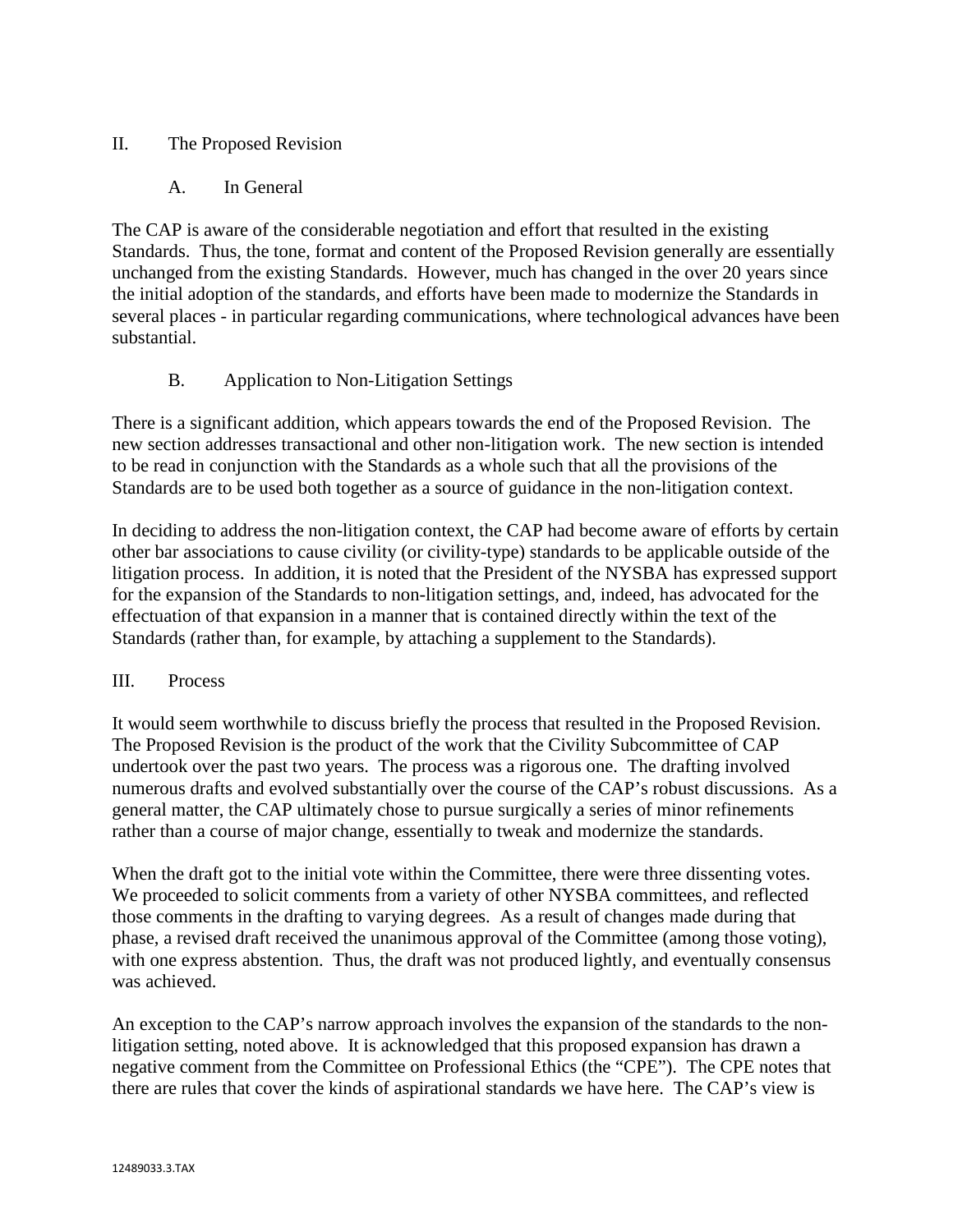that the CPE's comments argue against having civility standards at all. In this regard, it is noted that the Court of Appeals has already approved the existing Standards.

The final draft of the Proposed Revision was presented to the Executive Committee by CAP representatives on January 17, 2019 at the NYSBA's 2019 annual meeting.

#### IV. Conclusion

The CAP is grateful to have the opportunity to participate in this important project. Representatives of the CAP are to be available at the April 2019 meeting of the House of Delegates to present the Proposed Revision and answer any questions.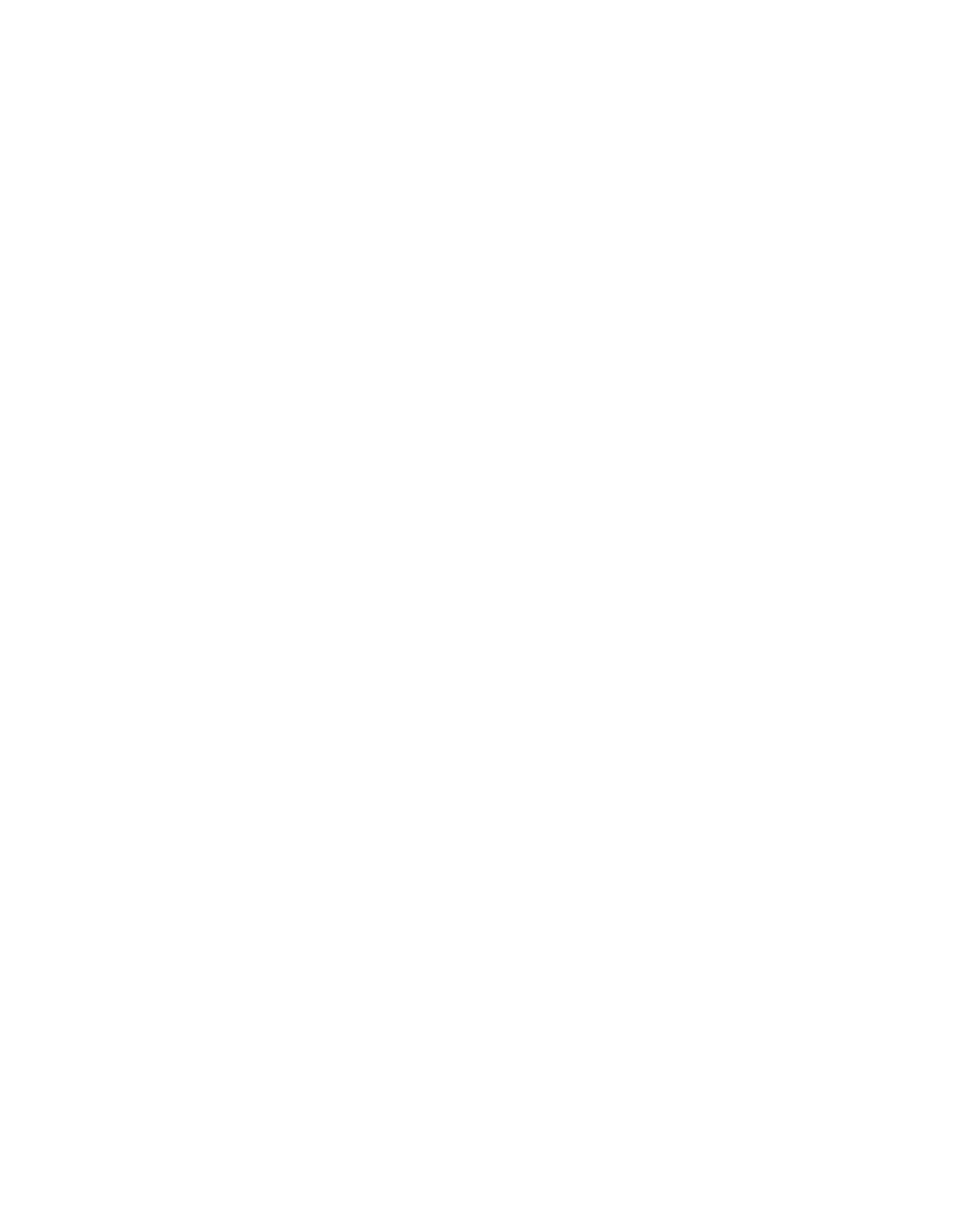#### **DRAFT – 10/15/18**

#### **STANDARDS OF CIVILITY**

#### **PREAMBLE**

The New York State Standards of Civility for the legal profession set forth principles of behavior to which the bar, the bench and court employees should aspire. (The term "court" as used herein also may refer to any other tribunal, as appropriate.) They are not intended as rules to be enforced by sanction or disciplinary action, nor are they intended to supplement or modify the Rules Governing Judicial Conduct, the Rules of Professional Conduct or any other applicable rule or requirement governing conduct. Instead they are a set of guidelines intended to encourage lawyers, judges and court personnel to observe principles of civility and decorum, and to confirm the legal profession's rightful status as an honorable and respected profession where courtesy and civility are observed as a matter of course.

The Standards of Civility are divided into two main sections, one that is generally applicable but also contains a number of items specifically directed to the litigation setting, and one that is more specifically directed to transactional and other non-litigation settings. The first section, in turn, is divided into four parts: lawyers' duties to other lawyers, litigants, witnesses and others; lawyers' duties to the court and court personnel; court's duties to lawyers, parties and witnesses; and court personnel's duties to lawyers and litigants. There is also a Statement of Client's Rights appended to the Standards of Civility.

As lawyers, judges, court employees and officers of the court, and as attorneys generally, we are all essential participants in the judicial process. That process cannot work effectively to serve the public unless we first treat each other with courtesy, respect and civility.

#### **SECTION 1 – GENERAL STANDARDS**

## **LAWYERS' DUTIES TO OTHER LAWYERS, LITIGANTS WITNESSES AND CERTAIN OTHERS**

#### **I. Lawyers should be courteous and civil in all professional dealings with other persons.**

A. Lawyers should act in a civil manner regardless of the ill feelings that their clients may have toward others.

B. Lawyers can disagree without being disagreeable. Effective representation does not require antagonistic or acrimonious behavior. Whether orally or in writing, lawyers should avoid vulgar language, disparaging personal remarks or acrimony toward other counsel, parties or witnesses.

C. Lawyers should not engage in conduct intended primarily to harass or humiliate witnesses.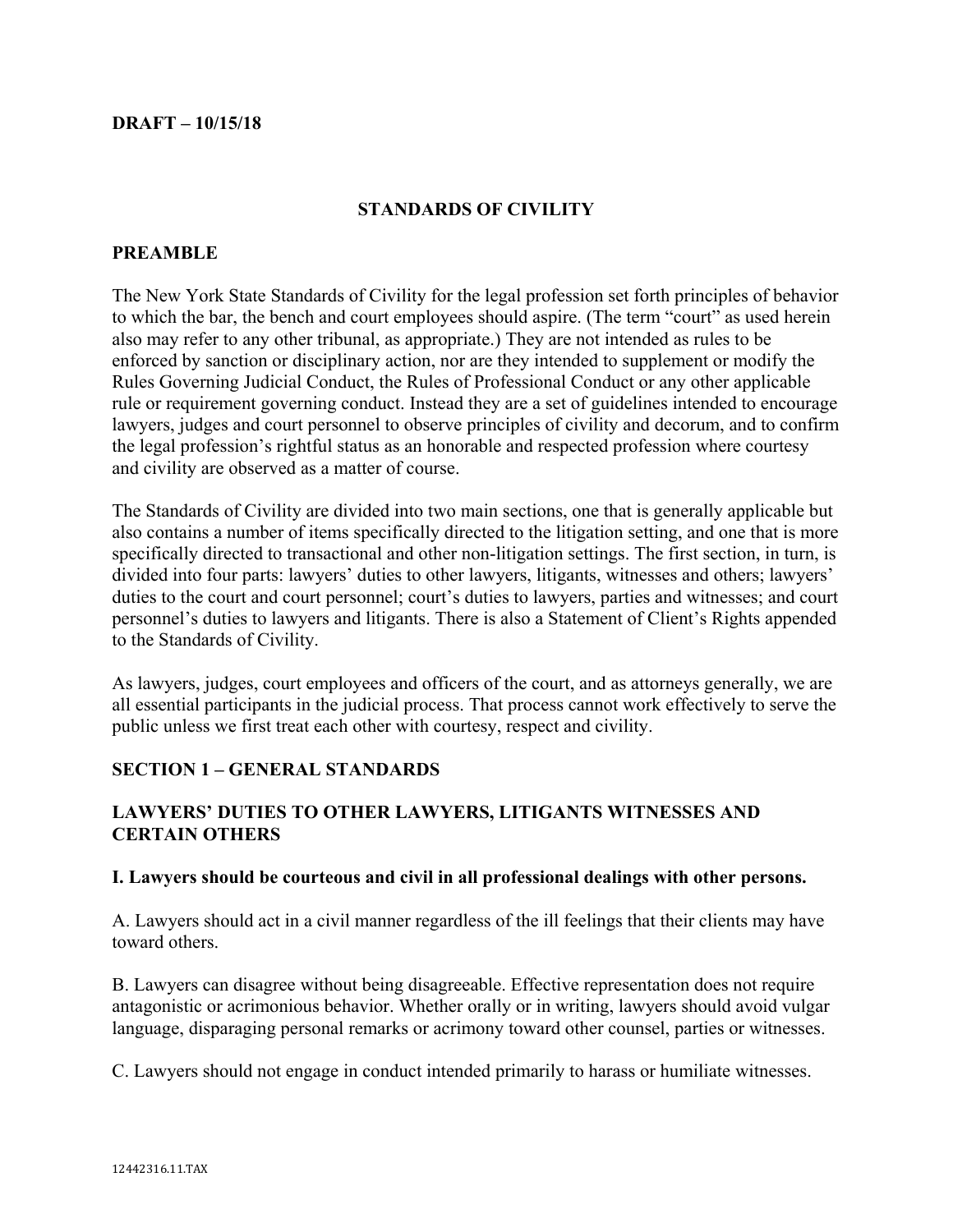D. Lawyers should require that persons under their supervision conduct themselves with courtesy and civility.

#### **II. When consistent with their clients' interests, lawyers should cooperate with opposing counsel in an effort to avoid litigation and to resolve litigation that has already commenced.**

A. Lawyers should avoid unnecessary motion practice or other judicial intervention by negotiating and agreeing with other counsel whenever it is practicable to do so.

B. Lawyers should allow themselves sufficient time to resolve any dispute or disagreement by communicating with one another and imposing reasonable and meaningful deadlines in light of the nature and status of the case.

# **III. A lawyer should respect the schedule and commitments of opposing counsel, consistent with protection of the client's interests.**

A. In the absence of a court order, a lawyer should agree to reasonable requests for extensions of time or for waiver of procedural formalities when the legitimate interests of the client will not be adversely affected.

B. Upon request coupled with the simple representation by counsel that more time is required, the first request for an extension to respond to pleadings ordinarily should be granted as a matter of courtesy.

C. A lawyer should not attach unfair or extraneous conditions to extensions of time. A lawyer is entitled to impose conditions appropriate to preserve rights that an extension might otherwise jeopardize, and may request, but should not unreasonably insist on, reciprocal scheduling concessions.

D. A lawyer should endeavor to consult with other counsel regarding scheduling matters in a good faith effort to avoid scheduling conflicts. A lawyer should likewise cooperate with opposing counsel when scheduling changes are requested, provided the interests of his or her client will not be jeopardized.

E. A lawyer should notify other counsel and, if appropriate, the court and other persons at the earliest possible time when hearings, depositions, meetings or conferences are to be canceled or postponed.

# **IV. Responding to communications.**

A lawyer should promptly return telephone calls and electronic communications and answer correspondence reasonably requiring a response, as appropriate. (For the avoidance of doubt, the foregoing refers to communications in connection with matters in which the lawyer is engaged, not to unsolicited communications.) A lawyer has broad discretion as to the manner and time in which to respond and need not necessarily follow the same means or format as the original communication or the manner requested in the original communication.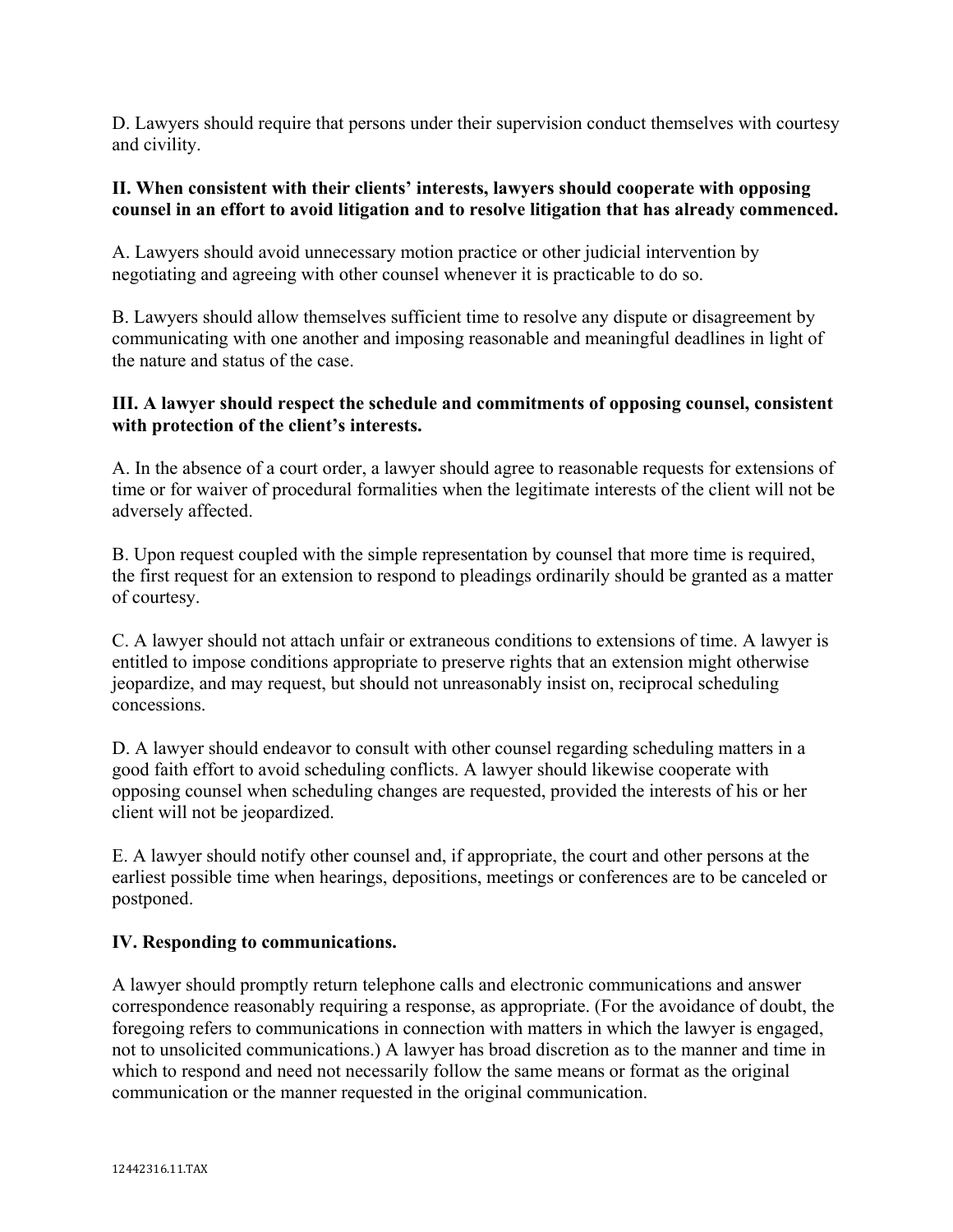## **V. The timing and manner of service of papers should not be designed to cause disadvantage to the party receiving the papers.**

A. Papers should not be served in a manner designed to take advantage of an opponent's known absence from the office.

B. Papers should not be served at a time or in a manner designed to inconvenience an adversary.

C. Unless specifically authorized by law or rule, a lawyer should not submit papers to the court without serving copies of all such papers upon opposing counsel in such a manner that opposing counsel will receive them before or contemporaneously with the submission to the court.

# **VI. A lawyer should not use any aspect of the litigation process, including discovery and motion practice, as a means of harassment or for the purpose of unnecessarily prolonging litigation or increasing litigation expenses.**

A. A lawyer should avoid discovery that is not necessary to obtain facts or perpetuate testimony or that is designed to place an undue burden or expense on a party.

B. A lawyer should respond to discovery requests reasonably and not strain to interpret the request so as to avoid disclosure of relevant and non-privileged information.

## **VII. In depositions and other proceedings, and in negotiations, lawyers should conduct themselves with dignity and refrain from engaging in acts of rudeness and disrespect.**

A. Lawyers should not engage in any conduct during a deposition that would not be appropriate in the presence of a judge.

B. Lawyers should advise their clients and witnesses of the proper conduct expected of them in court, depositions and conferences, and make reasonable efforts to prevent clients and witnesses from causing disorder or disruption.

C. A lawyer should not obstruct questioning during a deposition or object to deposition questions unless necessary.

D. Lawyers should ask only those questions they reasonably believe are necessary for the prosecution or defense of an action. Lawyers should refrain from asking repetitive or argumentative questions and from making self-serving statements.

**VIII. A lawyer should adhere to all express promises and agreements with other counsel, whether oral or in writing, and to agreements implied by the circumstances or by local customs.** 

**IX. Lawyers should not mislead.**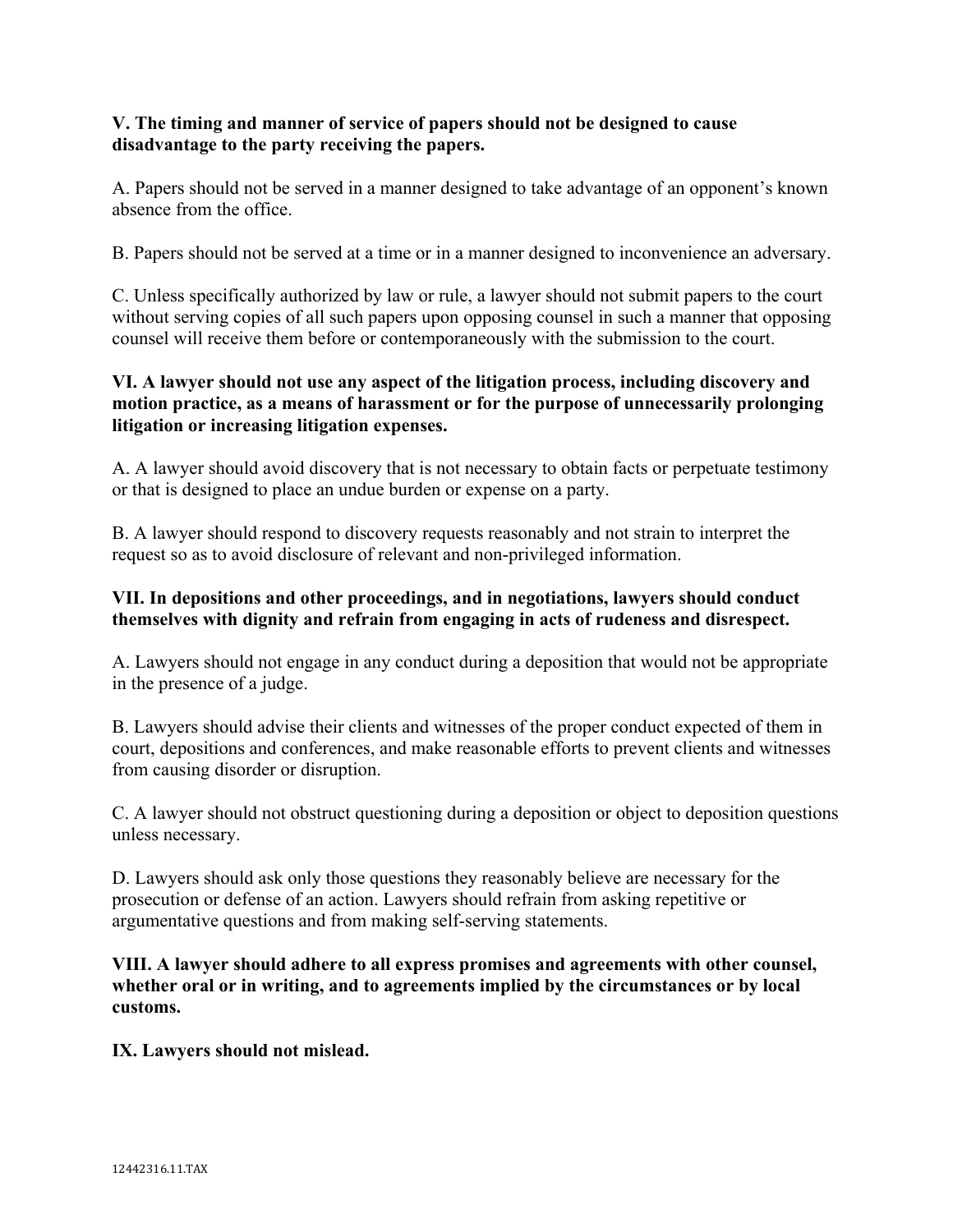A. A lawyer should not falsely hold out the possibility of settlement as a means for adjourning discovery or delaying trial.

B. A lawyer should not ascribe a position to another counsel that counsel has not taken or otherwise seek to create an unjustified inference based on counsel's statements or conduct.

C. In preparing written versions of agreements and court orders, a lawyer should attempt to correctly reflect the agreement of the parties or the direction of the court.

**X. Lawyers should be mindful of the need to protect the standing of the legal profession in the eyes of the public. Accordingly, lawyers should bring the New York State Standards of Civility to the attention of other lawyers when appropriate.** 

# **LAWYERS' DUTIES TO THE COURT AND COURT PERSONNEL**

**I. A lawyer is both an officer of the court and an advocate. As such, the lawyer should always strive to uphold the honor and dignity of the profession, avoid disorder and disruption in the courtroom, and maintain a respectful attitude toward the court.** 

A. Lawyers should speak and write civilly and respectfully in all communications with the court and court personnel.

B. Lawyers should use their best efforts to dissuade clients and witnesses from causing disorder or disruption in the courtroom.

C. Lawyers should be punctual and prepared for all court appearances; if delayed, the lawyer should notify the court and counsel whenever possible.

# **II. Court personnel are an integral part of the justice system and should be treated with courtesy and respect at all times.**

# **JUDGES' DUTIES TO LAWYERS, PARTIES AND WITNESSES**

#### **I. A Judge should be patient, courteous and civil to lawyers, parties and witnesses.**

A. A Judge should maintain control over the proceedings and insure that they are conducted in a civil manner.

B. Judges should not employ hostile, demeaning or humiliating words in opinions or in written or oral communications with lawyers, parties or witnesses

C. Judges should, to the extent consistent with the efficient conduct of litigation and other demands on the court, be considerate of the schedules of lawyers, parties and witnesses when scheduling hearings, meetings or conferences.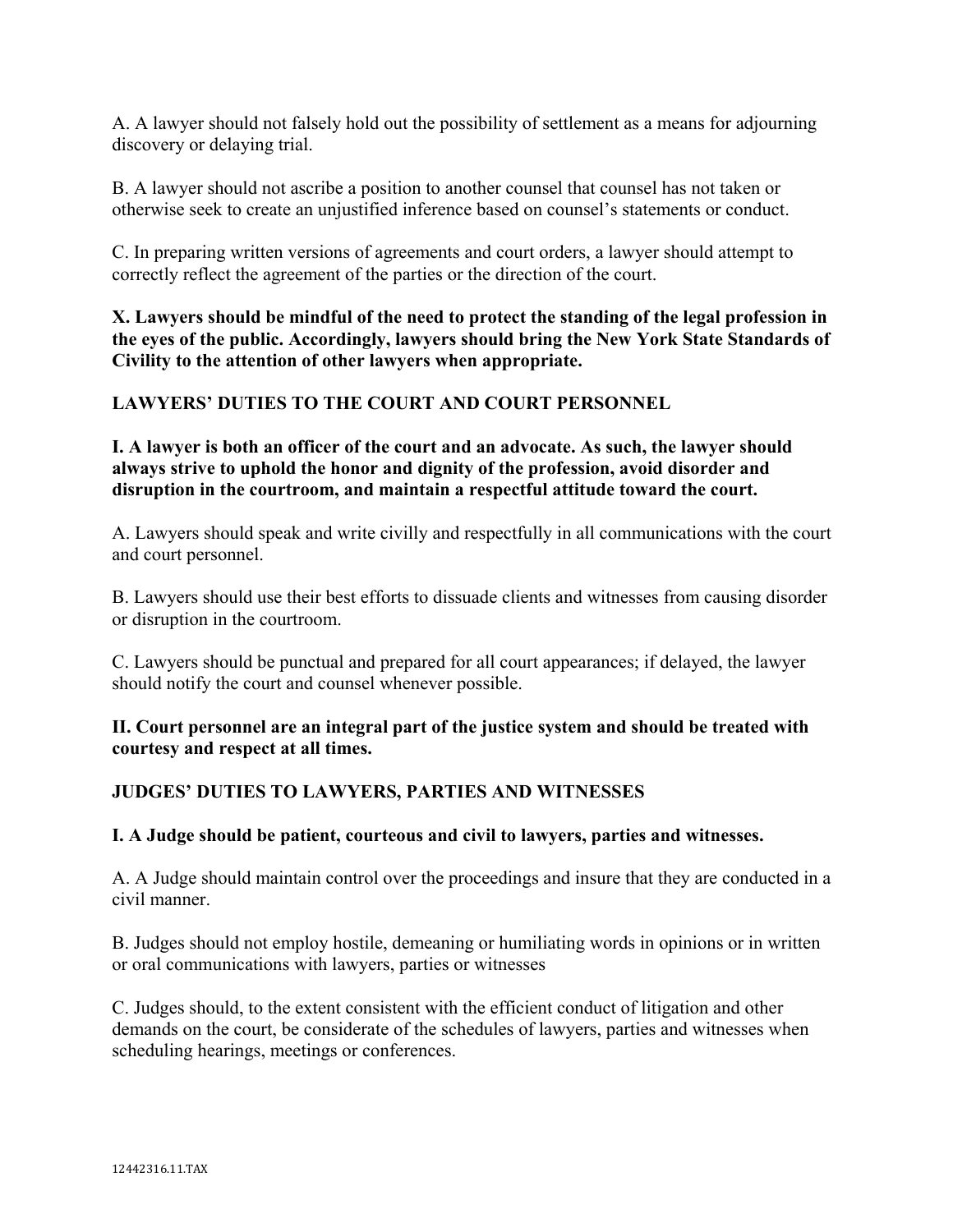D. Judges should be punctual in convening all trials, hearings, meetings and conferences; if delayed, they should notify counsel when possible.

E. Judges should make all reasonable efforts to decide promptly all matters presented to them for decision.

F. Judges should use their best efforts to insure that court personnel under their direction act civilly toward lawyers, parties and witnesses.

# **DUTIES OF COURT PERSONNEL TO THE COURT, LAWYERS AND LITIGANTS**

# **I. Court personnel should be courteous, patient and respectful while providing prompt, efficient and helpful service to all persons having business with the courts.**

A. Court employees should respond promptly and helpfully to requests for assistance or information.

B. Court employees should respect the judge's directions concerning the procedures and atmosphere that the judge wishes to maintain in his or her courtroom.

# **SECTION 2 - STANDARDS FOR TRANSACTIONAL/NON-LITIGATION SETTINGS**

# **INTRODUCTION**

Section 1 of the Standards of Civility, while in many respects applicable to attorney conduct generally, in certain respects addresses the practice of law in the setting of litigation and other formal adversary proceedings, where conduct is governed by a variety of specific procedural rules of order and may be supervised by a judge or other similar official. This Section 2, which is more directed to transactional and other non-litigation settings, should be read with Section 1 as one integrated whole for a profession that has multiple facets and spheres of activity.

The differences in practice between lawyers' roles and the expectations in litigation and other settings can sometimes be significant. Although fewer formal rules of conduct and decorum apply outside of the litigation setting, lawyers conducting transactional work should keep Section 1 of Standards of Civility in mind, along with the following additional items.

# **ADDITIONAL TRANSACTIONAL/NON-LITIGATION STANDARDS**

**I. A lawyer should balance the requirements and directions of the client in terms of timing with a reasonable solicitude for other parties. Unless the client specifically instructs to the contrary, a lawyer should not impose deadlines that are more onerous than necessary or appropriate to achieve legitimate commercial and other client-related outcomes.** 

**II. A lawyer should focus on the importance of politeness and decorum, taking into account all relevant facts and circumstances, including such elements as the formality of the setting, the sensitivities of those present and the interests of the client.**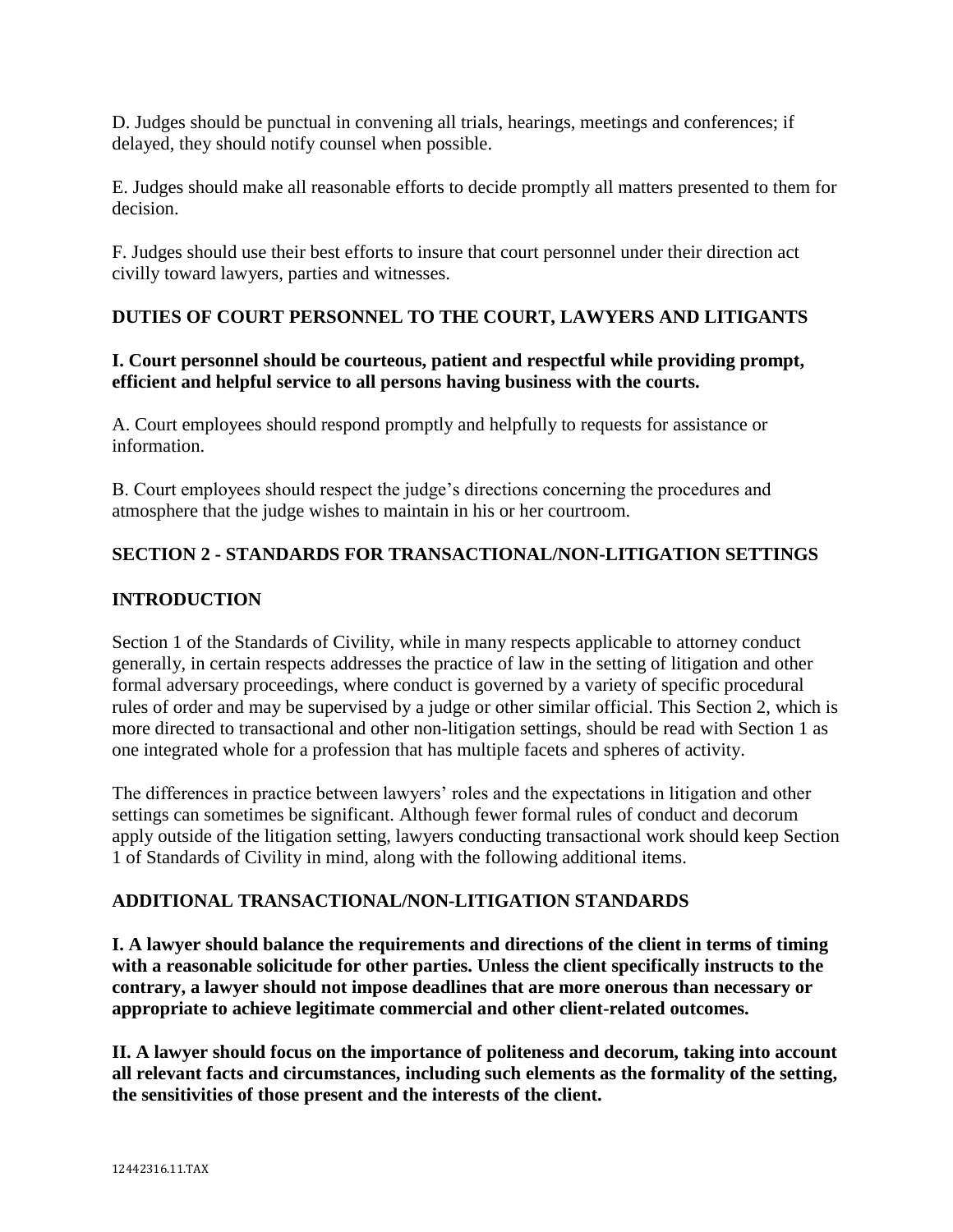**III. Where an agreement or proposal is tentative or is subject to approval or to further review by a lawyer or by a client, the lawyer should be careful not to proceed without proper authorization or otherwise imply that authority from the client has been obtained when such is not the case.**